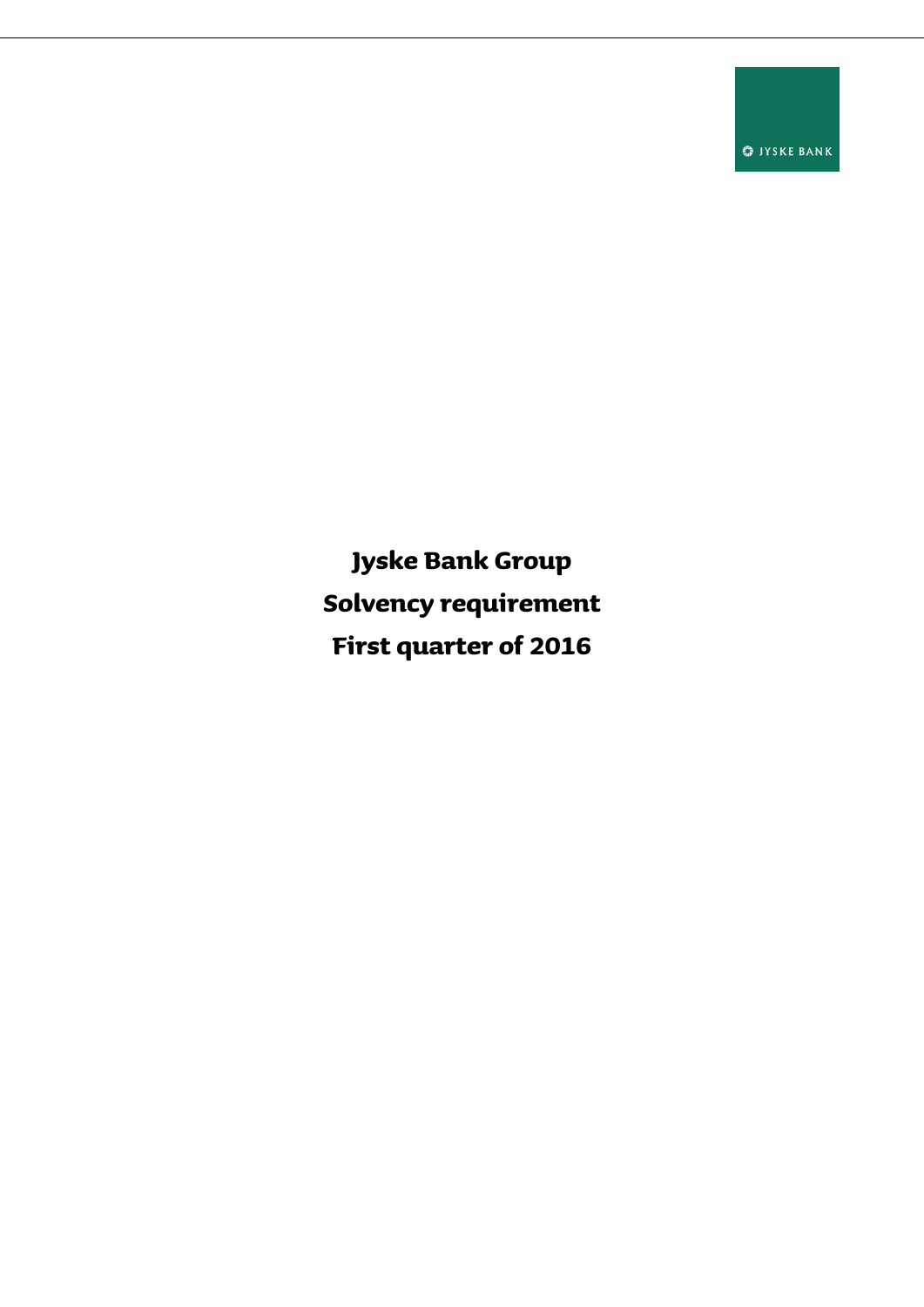To comply with Danish financial legislation, this report discloses the solvency requirement of the Jyske Bank Group for the first quarter of 2016.

The report serves as a quarterly follow-up to the publication "Risk and Capital Management 2015" which was published along with the annual report of the Group in February 2016.

Jyske Bank applies its own, internal model to determine the individual solvency requirement and the following table presents the solvency requirement grouped by risk category.

| <b>Solvency requirement</b>                          | <b>Jyske Bank Group</b> |             | <b>Jyske Bank A/S</b> |             |
|------------------------------------------------------|-------------------------|-------------|-----------------------|-------------|
| DKKm/pct.                                            |                         |             |                       |             |
|                                                      | Solvency                |             | Solvency              |             |
|                                                      | requirement             | Pct. of REA | requirement           | Pct. of REA |
| Credit risk                                          | 14,798                  | 8.2         | 14,759                | 10.9        |
| Market risk                                          | 1,843                   | 1.0         | 1,843                 | 1.4         |
| Operational risk                                     | 1,160                   | 0.6         | 1,160                 | 0.9         |
| Other                                                | 753                     | 0.4         | 753                   | 0.6         |
| Individual solvency requirement                      | 18,554                  | 10.3        | 18,515                | 13.7        |
| Individual solvency requirement + regulatory buffers | 20,788                  | 11.5        | 20,192                | 14.9        |
| Capital requirement incl. transitional provisions    | 17,191                  | 9.5         | 10,458                | 7.7         |
| Capital base                                         | 30,169                  | 16.7        | 30,244                | 22.4        |
| Capital buffer                                       | 9,382                   | 5.2         | 10,052                | 7.4         |

The individual solvency requirement makes up 10.3 % of the risk exposure (REA), which is higher than the solvency requirement according to the 8+ method as used by the Danish FSA and the legislative capital requirement incl. transitional provisions.

To complete the solvency requirement regulatory buffers totalling 1.2 % must be added to the individual solvency requirement resulting in a solvency requirement of the Group of 11.5 %. Given a capital ratio of 16.7 %, the Group has a capital buffer of 5.2 % at the end of first quarter of 2016.

The individual solvency requirement of the parent company (Jyske Bank A/S) is, as a conservative assumption, identical to that of the Group, as the parent is liable for all risk in the subsidiaries. However, a small technical correction is made to the credit risk. Besides this, the only difference in the individual solvency requirement (as a percentage of REA) between the Group and the parent is due to the difference in REA. At the end of first quarter of 2016 the individual solvency requirement of the parent is 13.7%.

The individual solvency requirement expresses Jyske Bank's assessment of the capital requirement given the Group's risk profile. Measurement of the individual solvency requirement rests on the Group's internal models for measuring economic capital, which comprise the risk types for which the Group wishes to set capital aside: credit risk, market risk, operational risk and business risk. In this way, the Group's data, experience and management are reflected.

Based on the calculation of economic capital, it is also assessed whether any considerable circumstances have not been addressed by the calculation model or for which, by way of precaution, funding is desirable. In that case, additional capital will be set aside. The additional capital addresses the uncertainty relating to specific circumstances and the model setup.